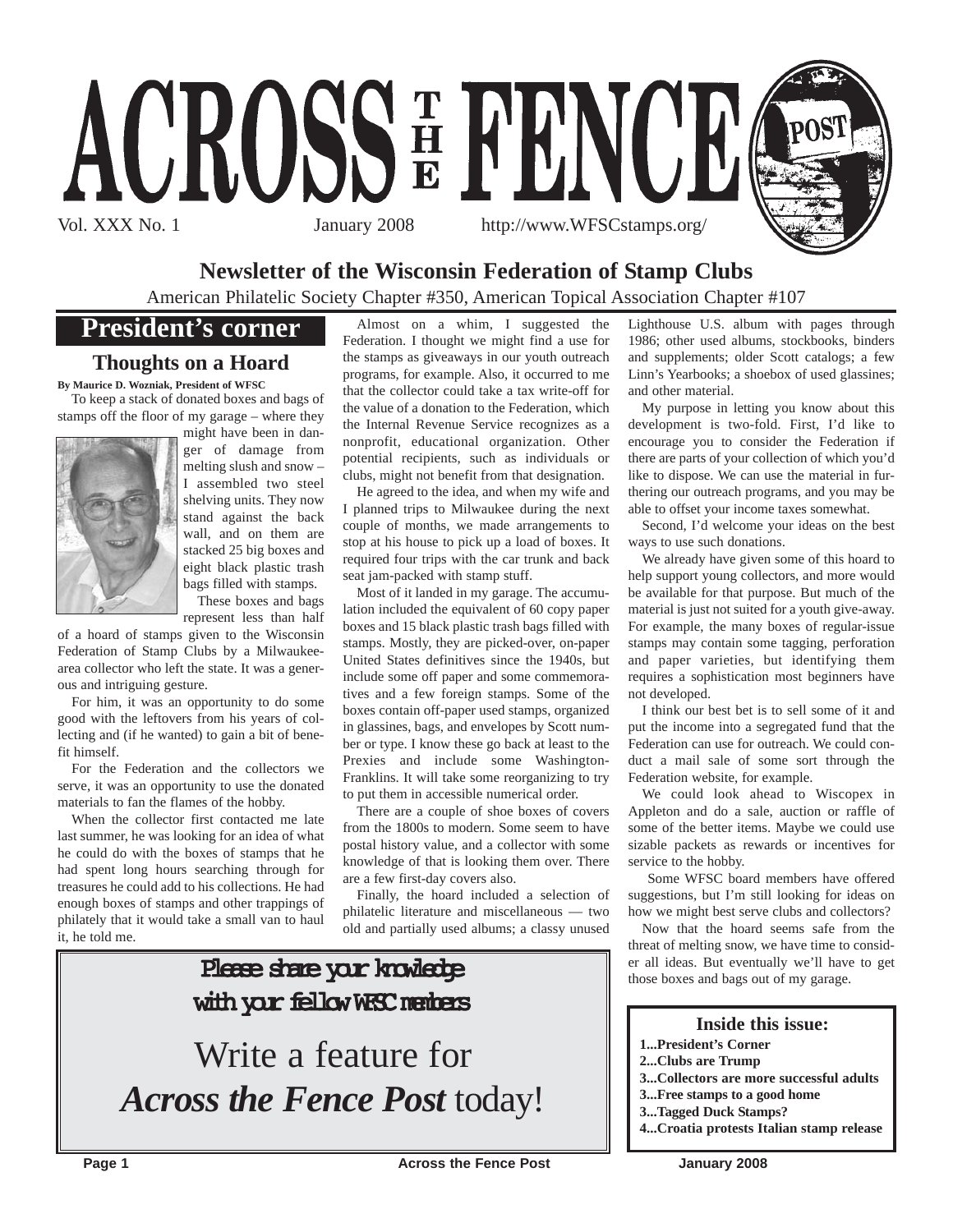## **Clubs are Trump**

**By Maurice D. Wozniak, President of WFSC**

"Attendance has not been good," according to the newsletter from the **Northwoods Stamp and Coin Club**, Rhinelander. "It would be nice if more of you could make the meeting."

The issue of attendance is a concern to every club that wants to stay vital. The solutions are challenging on one hand and simple on the other. How do you pull people away from a cozy fire and television set in the winter, or from fun or chores outdoors in the summer?

A greater number of members on the club roster could lead to better attendance, so a strong recruiting effort might pay off handsomely in filling chairs at meetings and also providing potential help in other activities of the club. Growth is important, and each present member should be encouraged to find collectors who might become new members. Perhaps part of their first-year dues could be returned to the recruiter as an incentive.

Providing stimulating and worthwhile programs at meetings would also encourage the membership to come out.

Some clubs encourage attendance by paying members. If the name of a member at one meeting is drawn at the **Wauwatosa Philatelic Society**, for example, and if he or she had attended the previous meeting also, that collector could get a prize. Or the club may award to all in attendance "stamp bucks" that can be used in a year-ending auction.

And there are the obvious points to consider: Is the meeting site and the time convenient? If older people are concerned about night driving, could the club arrange a car pool – or even advertise in the member's church bulletin for someone who could provide taxi service once a month? You might even find a new member that way.

**\* \* \***

#### **Program ideas**

The **Kettle Moraine Coin and Stamp Club** enjoyed an impromptu program when a guest showed how he keeps track of his coin collection. He keeps the hardware in a safe deposit box but has "very clean, crisp, detailed stored photos of his prizes filed on his laptop" computer. The visitor talked on his

### **Advertising payment notice**

If you are advertising in *Across the Fence Post* (either as a dealer or club), please make sure your check is made out either to the Wisconsin Federation of Stamp Clubs or WFSC, and is sent to Advertising Manager Dave Carney, P.O. Box 55, Kimberly, WI 54136-0055. (dcarneyl@new.rr.com).

# Wisconsin Federation of Stamp Clubs officers Across the Fence Post is the official publication of Stamp Clubs, Inc., a 5010

#### PRESIDENT Maurice D. Wozniak

1010 Berlin St. Waupaca, WI 54981 715-258-2025 berliners2@sbcglobal.net

#### VICE PRESIDENT

Jim Stollenwerk (VP) 1020 Hazelwood Court West Bend WI, 53095 Home: 262-306-0829 Cell: 262-305-1483 JSASTOLLEN@charter.net

#### **SECRETARY**

Pat Loehr 2603 Wauwatosa Ave, Apt. 2 Wauwatosa, WI 53213 (414)476-0530

#### TREASURER

Paul T. Schroeder 1750 W. 5th Ave., Apt. F Oshkosh, WI 54902 920-426-2059

### VP YOUTH DIVISION

MaryAnn Bowman P.O. Box 1451 Waukesha, WI 53187

#### NE REGION VP

#### Al Marcus (maram@tds.net) Green Bay Phil. Soc.

Northwoods Phil. Soc. (Iron Mountain) Outagamie Phil. Soc. Wisc. Postal Hist. Soc.

#### EAST CENT. REGION VP Vern Witt

Fond du Lac Stamp Club Kettle Moraine Coin & Stamp Club Manitowoc Phil. Soc. Oshkosh Phil. Soc. Sheboygan Stamp Club

#### SW REGION VP

Valerie Cook Badger Stamp Club Baraboo Stamp Club Janesville Stamp Club Monroe Stamp & Postcard Club Rockford Stamp Club

#### SOUTH CENTRAL REGION VP Art Gaffney

stehlee@aol.com Waukesha County Phil. Soc.

### SE REGION VP Art Schmitz

pescador@execpc.com Am. Top. Assn. (Chap. 5) Belle City Stamp Club Kenosha Stamp & Cover Club North Shore Phil. Soc. (Milw.) Northwestern Mutual Stamp Club

Polish American Stamp Club Wauwatosa Phil. Soc.

#### Art Petri

- American Air Mail Soc. (Billy Mitchell Chapter) Germany Phil. Soc.
- (Chap. 18)

Italian American Stamp Club Milwaukee Phil Soc.

#### CENTRAL REGION VP Gregg Greenwald

#### bluebird@tznet.com

Central Wisc. Stamp Club Chippewa Valley Stamp Club Northwoods Stamp & Coin Club (Rhinelander)

Wisconsin Valley Phil. Soc.

**Page 2** Across the Fence Post **Across 1** Across the Fence Post **Across 1** 

collection of half-dollar Cap Bust, Draped Bust and Flowing Hair coins.

**KMC&SC** members also got a look at two one-page exhibits — one showing 1932 Washington Bicentennial issues and another on a Nursing theme.

#### **\* \* \***

#### **What others are doing**

The bulletin of the **Northwoods Philatelic Society** of Iron Mountain, Mich., regularly mentions stamp events in Michigan (such as stamp shows and the first-day ceremonies for the Gerald Ford commemorative stamp in Grand Rapids, Mich., and the Jimmy Stewart stamp in Marquette) outside of the WFSC geographic area, as well as those closer to home. Featuring such attractions as stamp shows promotes members' involvement while creating a vibrant newsletter.

"Our stamp year started with a BANG," the **Outagamie Philatelic Society**, Appleton, trumpeted in its *The Valley Philatelist* bulletin. Those who sold items at a silent auction during the club's first meeting of the fall experienced a boost in energy, the editor explained. "For the rest of us, it was a little quiet." Such a write-up reminds members about club activities. In this case, it's also a way to promote the next auction, planned for the February meeting.

#### **\*\*\***

*Information for "Clubs Are Trump" is gathered from club newsletters. Please send newsletters to Maurice D. Wozniak, 1010 Berlin St., Waupaca WI 54981.*

the Wisconsin Federation of Stamp Clubs, Inc., a 501c3 non-profit organization. WFSC also is a life member of the APS (since 1953). For more information about WFSC, please contact the Central Office.

AFTP is published monthly September through April, and every other month May through August (10 issues per year). News of Wisconsin collectors, club news and gratis original philatelic features are welcomed. The editor accepts submissions in any format, but prefers email if possible. Editor reserves the right to make editorial changes to submitted copy.

Material appearing in AFTP not carrying an individual copyright notice may be reproduced only by not-

for-profit organizations, provided the author(s) and AFTP receive credit or attribution. All materials carrying an individual copyright notice are the sole property of the author(s). Unless explicitly stated by an officer in conjunction with official WFSC business, opinions expressed by the editor or individual authors are not necessarily endorsed by the WFSC.

Submission deadlines for editorial and avertisingmaterials are for the 1st of the month preceding month of publication (i.e. Jan. 1 for Feb. issue).

All show calendar information, along with all other editorial matter and listings, should be sent to: Wayne L. Youngblood, Editor ATFP, P.O. Box 111, Scandinavia WI 54977-0111. (youngblood@tds.net) phone: 715-467-4416.

Advertising material and payment should be sent to Dave Carney, Advertising Manager, AFTP, P.O. Box 55, Kimberly, WI 54136-0055. (dcarneyl@new.rr.com) pnone: 920-687-9077. For a complete list of advertising rates and policies (display, classified and listings), request a copy from the advertising manager.

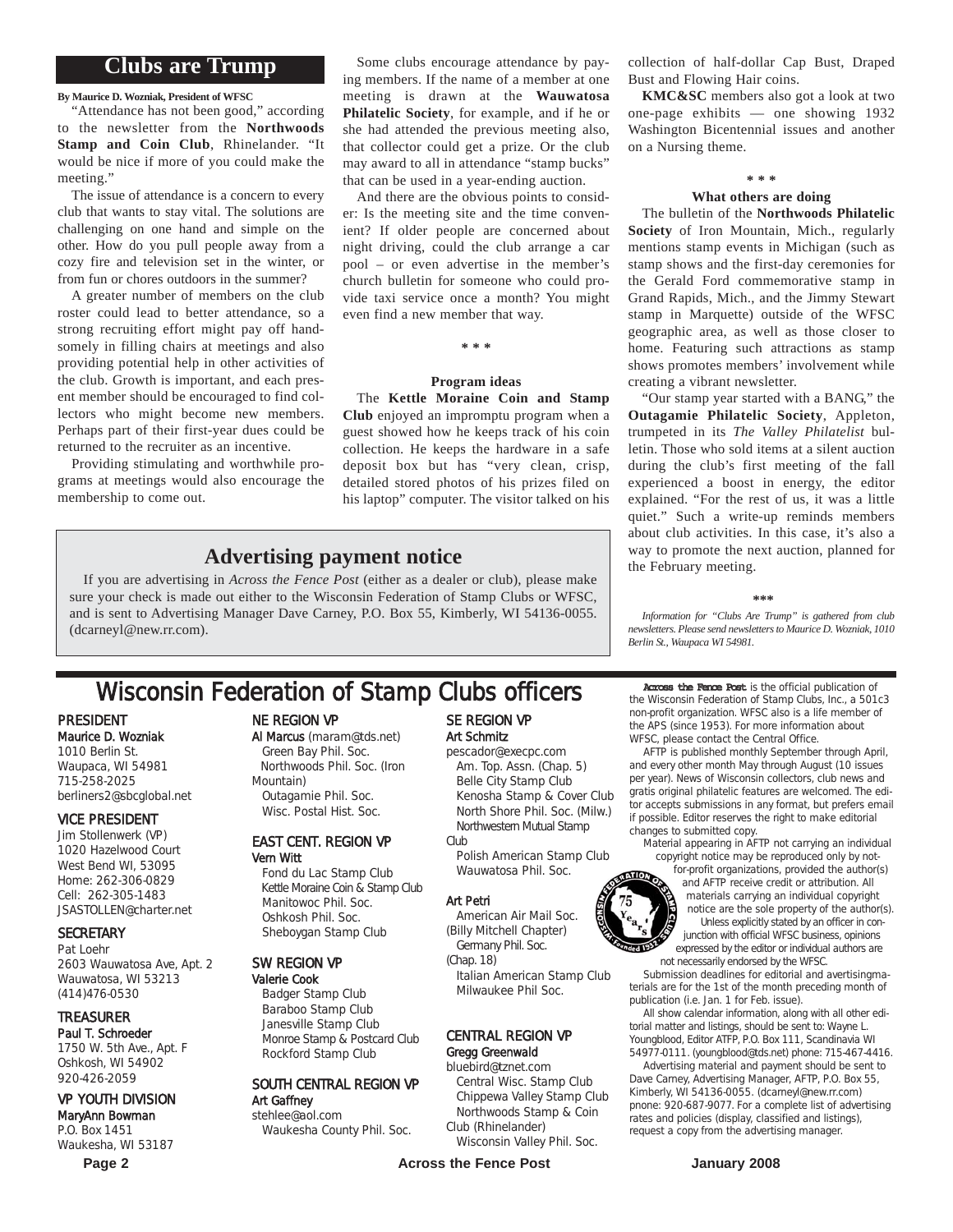# *Daily Mail* **article suggests stamp collectors are more successful adults**

An interesting article in a recent edition of England's *Daily Mail* newspaper suggests that those who collect stamps are more likely to succeed in life than those who do not.

"They may not be seen as the coolest kids in the playground," the artical began, "but youngsters who develop an interest in stamp collecting tend to be more successful in their adult lives than the rest of the population, a study suggests."

An unnamed study stated that

researchers found that 74% of philatelists (or at least those in Britain) are university educated, compared with only 20% of the general public. Nearly half, it was reported, earn more than £30,000 a year nearly £7,000 more than the national average. This compares with roughly \$60,000 and \$14, 000 in American dollars.

Other statistics found in the study suggest that three out of four stamp collectors live in homes with

more than three bedrooms, compared with one in three of the rest of the population. One in seven owns a second home, a luxury enjoyed by just one in a hundred of the feneral British population.

The survey by Royal Mail also reveals that 62% of stamp collectors take at least two holidays every year. But the hobby remains a male-dominated pastime, with just one in 10 women among the country's 2.5million stamp enthusiasts.

A child behavior expert, Eileen Hayes, told the Daily Mail she was not surprised to learn that young collectors tend to make a success of their lives.

"Stamp collecting develops several key skills such as persistence, attention to detail and patience," said Hayes, "all of which contribute largely to the ability of people to succeed academically, in their careers and, ultimately, in their lives."

# **Free stamps to a good home**

**Wayne L. Youngblood (with information from reporter Ray Routhier)**

A Dec. 17, 2007, article in the *Portland Press Herald* (Maine) told of 68-year-old George Neavoll's search for a 10-year-old version of himself. Why? So that he can give the child his stamp collection.

This novel approach is designed to find a young collector who is serious about the hobby.

"I don't know if kids are even collecting stamps any more, they're so into iPods and DVD players," Neavoll told reporter Ray Routhier. "But I'm hoping I can find someone between 10 and 15, because that's when I became impassioned with stamp collecting."

Neavoll, like most collectors, discovered stamps at that wonderful age of discovery between childhood and adolescence. This interest, like many, was spurred on by the desire to try to enter the world of adults.

To find a 10-year-old version of himself (or someone as close as possible) – and perhaps taking a clue from Roald Dahl's *Charlie and the Chocolate Factory*, Neavoll decided to run a contest, only one that required an essay, rather than simply finding a golden ticket. He placed an ad in the *Portland Press Herald*, announcing his contest. Neavoll spent more than 30 years working for newspapers.

In his ad, Neavoll asked for young collectors, ages 10-15, to explain in 300 words or fewer, why they would like to own his collection, which he began around 1948. The winner gets the collection. It was that simple.

Neavoll's is a general collection, with stamps from a number of collecting sources over the years. As for quantity, he says that when he piles his two main albums and several boxes, the pile measures about 3 feet high and 2 1/2 half feet wide.

One of Neavoll's focuses was on those stamps released prior to 1938, the year of his birth.

Echoing the views of thousands of middle-aged and older collectors, Neavoll said that "stamps used to be little works of art, little engravings. The ones today are gaudy. They're just mailing labels, I think."

Much of Neavoll's collection was formed early in life, while growing up in Lebanon, Ore. He got many of his stamps from incoming mail to his home, and from his older sister, who worked for the Oregon highway department. He also collected while he was in the Peace Corps in India in the 1960s.

"It was such a learning hobby. I learned the presidents from the 1938 Presidential Series," said Neavoll. Like many of us, he was able to recite the presidents in order, based on their denominations from that series. But he also had a larger curiosity. "When I would mount stamps in my album," Neavoll stated, "it would make me curious about where they came from, what those countries were like, what products they made."

The reporter seemed a bit in awe of Neavoll's continued passion for stamps, but, again, his story is like most of ours. If he is mailing something and wants the recipient **Stamps contest contd. on page 4**



*The self-adhesive variety of the 2007-2008 Federal Duck stamp is apparently phosphor tagged. This is likely an error, although the entire press run may be affected. Since duck stamps aren't created for postal use, there is no need for tagging. See story below for more.*

# **Tagged Duck stamps?**

#### **Wayne L. Youngblood**

Apparently at least one version of the 2007-2008 Federal Duck stamp, picturing Richard Clifton's painting of two swimming ring-necked ducks, is phosphor tagged.

Although I have not yet seen an example of the stamp, several collectors have reported that the self-adhesive automatic teller machine (ATM) version of the \$15 revenue stamp has phosphor tagging, visible only under shortwave ultraviolet light. The self-adhesive version is already considered a separate and distinct variety from the traditional sheet version, so the tagging is not a determiner of type. What is unknown at the moment, however, is whether all examples of this stamp are tagged.

This unusual variety – the first of its kind in U.S. philatelic history – is likely the result of either a paper order error or the time-honored tradition of grabbing whatever paper that meets broad specifications is available to finish a press run of stamps. Either way, Duck stamps aren't supposed to be tagged.

Phosphor tagging on stamps is a coating of (usually) zinc-orthosilicate, a mineralogical derivitive that is suspended in lacquer, printing ink or paper coatings that makes stamps glow under shortwave UV light. The primary purpose of tagging is so that automated facing and canceling machines can "find" a stamp and cancel it.

Since Federal Duck stamps are not intended to travel through the mail, there is no reason for them to be tagged.

Additional reports of this variety would be welcomed.